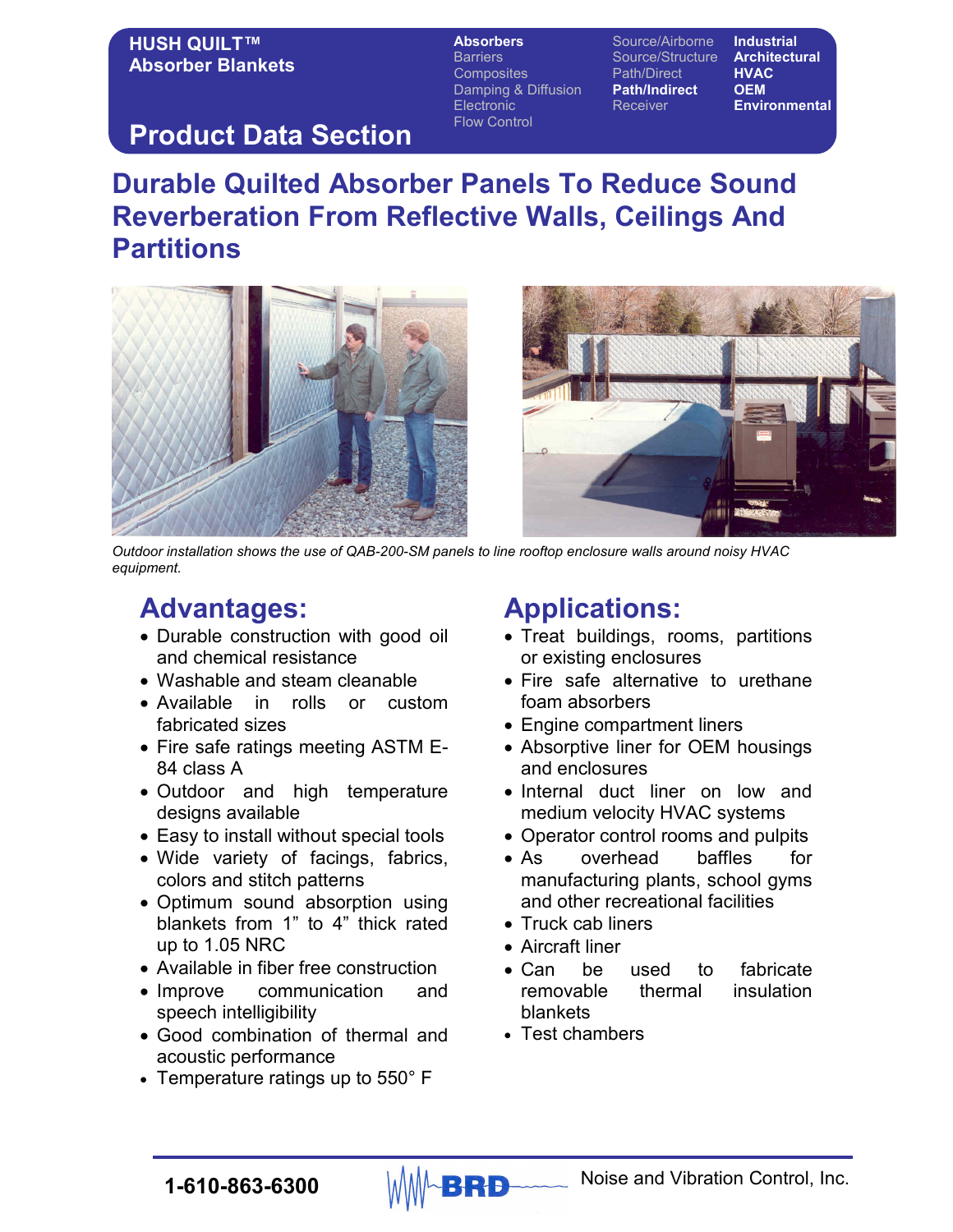#### HUSH QUILT™ Absorber Blankets

## Product Data Section

### About BRD HUSH QUILT™ Blankets:

The standard core material is 2 lb. density fiberglass batting with value of R-4 per 1" of thickness. A new fiber free class A rated melamine core material is available as an option. The facings are quilted to the core material using high strength lock stitching thread. The base products are available in 48" wide rolls. Standard roll lengths are 50' for QAB-100 and 25' for QAB-200 and QAB-400 products. Standard rolls are furnished with unbound edges. Models QAB-100-B, 200-B and 400-B are furnished with edges bound and sewn.

### Design Components:

#### Core Materials:

- Standard is fiberglass batt
- Fiber free melamine class A foam (Designate with prefix FF-QAB-XXX-XX)

#### Facings:

- V Standard is vinyl coated fiberglass cloth rated at -20° F to 180° F
- S High temperature silicone coated fiberglass cloth rated at -90° F to 550° F
- M Maintenance scrim rated at maximum 400° F

#### Threads:

- Standard is polyester
- Nomex thread for high temperature and outdoor installations

#### Optional components:

- Brass grommets
- Velcro fastening strips
- Laminated facing construction
- Silicone sealing of stitching
- Woven fabric facings
- Special colors
- Needle matt fiberglass core



HUSH QUILT™ Model QAB quilted absorber blankets offer various combinations of core materials, facings and stitch patterns.

Custom sizes and lengths are also available. Consult BRD for optional facings, decorative fabrics, laminated construction and die cut components.

### Product Descriptions: QAB-100-VM:

• Nominal 1" thick core material, one side faced with vinyl coated facing, opposite side faced with maintenance scrim

#### QAB-200-VM:

• Nominal 2" thick core material, one side faced with vinyl coated facing, opposite side faced with maintenance scrim

#### QAB-400-VM:

• Nominal 4" thick core material, one side faced with vinyl coated facing, opposite side faced with maintenance scrim

#### QAB-100-VV, QAB-200-VV, QAB-400-VV:

• Nominal 1", 2" or 4" thick core material, both sides faced with vinyl coated facing

#### QAB-100-SM, QAB-200-SM, QAB-400-SM:

• Nominal 1", 2" or 4" thick core material, one side silicone, one side maintenance scrim

#### QAB-100-SS, QAB-200-SS, QAB-400-SS:

• Nominal 1", 2" or 4" thick core material, both sides faced with silicone facing

General Information Technical Information Application Details New Products

Installation Guidelines **Accessories** 

Selection Information